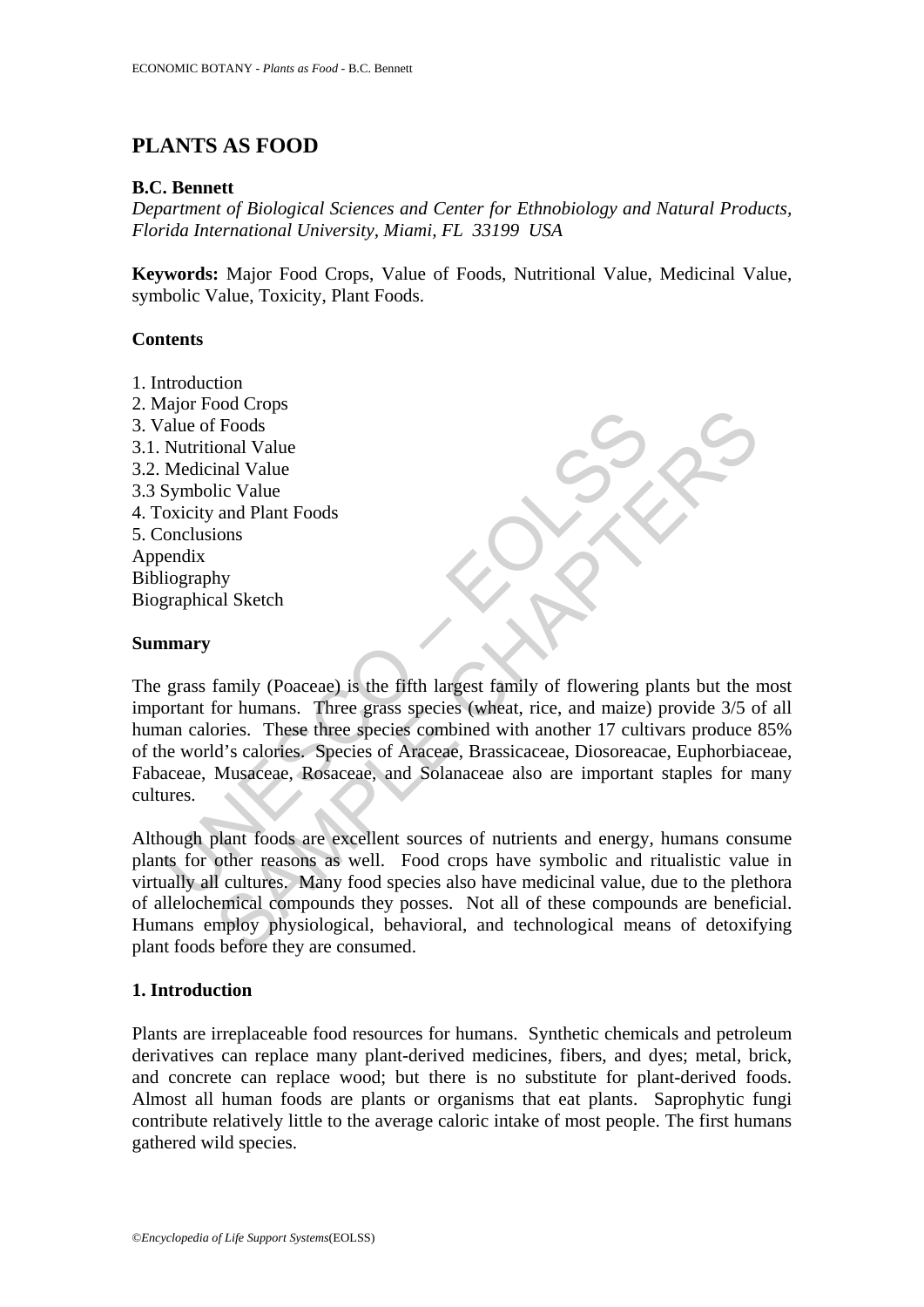Modern cultures rely on high-yielding cultivars, giving them greater control over food supplies. While food scarcity and famine remain threats in some parts of the world (e.g., sub Saharan Africa and the Indian subcontinent), more than 90% of the world has a predictable and sufficient source of food.

Many anthropologists argue that the increase control of the food supply has been the most important factor in evolution of human society. Recent genetic modification of cultivars has increased productivity, palatability, and in some cases, the nutritive value of food crops. Nonetheless, all of the world's food plants were developed by traditional farmers beginning 9,000 to 10,000 years ago. This chapter describes the major food crops and reasons for consuming plant foods and provides a brief overview of the toxicity of foods.

## **2. Major Food Crops**

Humans obtain 85% of their calories from 20 plant species and 60% from just three grasses – wheat (*Triticum aestivum*), rice (*Oryza sativa*), and maize (*Zea mays*). Only about 1% of the world's vascular plants have been important food sources and only a few hundred have been domesticated. Remarkably, none of these twenty fundamental foods trace their origin to modern agronomy.

All were developed by traditional farmers 2,000 to 9,000 years ago. Foraging for wild plant and animal resources was the first subsistence strategy used by *Homo sapiens*. While a few foraging or pastoralist cultures are extant, most of the world's population relies on cultivated species for their daily caloric needs.

**fajor Food Crops**<br>**fajor Food Crops**<br>**fajor Food Crops**<br>**fasc** – wheat (*Triticum aestivum*), rice (*Oryza sativa*), and maize<br>**tu** 1% of the world's vascular plants have been important food s<br>hundred have been domestica **Food Crops**<br> **Cood Crops**<br> **Cood Crops**<br> **Cood Crops**<br> **Cood Crops**<br> **Cood Crops**<br> **Cood Crops**<br> **Cood Crops**<br> **Cood Crops**<br> **Cood Crops**<br> **Cood Crops**<br> **Cood Crops**<br> **Cood Crops**<br> **Cood Crops**<br> **Cood Crops**<br> **Cood Crops** The four most widely cultivated species in the world (Table 1) are members of the grass family (Poaceae). More sugar cane (*Saccharum officinarum*) is produced than any of the other cultivated grasses, but little is consumed directly. Sugar cane is the major source of table sugar and also is used in ethanol production. Sugar beets (*Beta vulgaris* subsp. *vulgaris*, Amaranthaceae), which rank sixth in annual production, are used similarly. Maize (or corn) production has increased in the past few years due to increasing demand for ethanol.

Potatoes (*Solanum tuberosum*, Solanaceae) are the most commonly cultivated tuber. Other important tubers include cassava (*Manihot esculenta*, Euphorbiaceae), sweet potatoes (*Ipomoea batatas*, Convolvulaceae), and yams (*Dioscorea* spp., Dioscoreaceae). The latter three are especially important food sources in the tropics. Soy beans (*Glycine max*, Fabaceae) and barley (*Hordeum vulgare,* Poaceae) also rank in the top ten but most soy is grown as an oil seed or source of vegetable protein. Similarly, barley is more important as a source of alcohol than as a food. The next 10 most widely cultivated crops include tomatoes (*Solanum lycopersicum*, Solanaceae), onions (*Allium cepa*, Alliaceae), and peanuts (*Arachis hypogaea*, Fabaceae). The latter is grown both as a food source and as an oilseed. Bananas/plantains (*Musa* × *paradisiaca*, Musaceae), grapes (*Vitis vinifera*, Vitaceae), sweet oranges (*Citrus sinensis,* Rutaceae), and apples (*Malus pumila*, Rosaceae) are the world's most popular fruits. About 70% of grape production is used to make wines.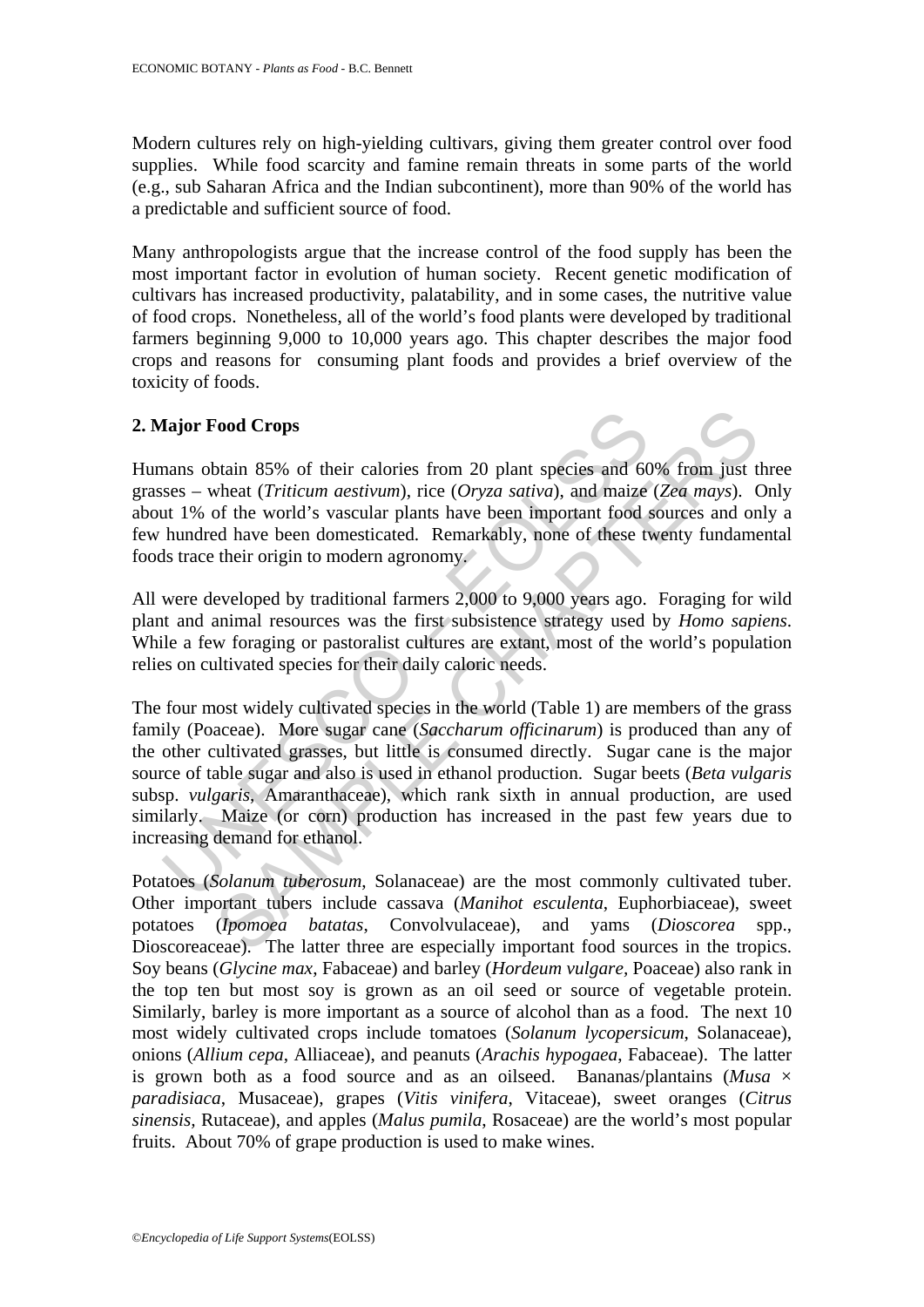| <b>Rank</b>    | Crop           | <b>Species</b>              | Family         | 2005<br>Production <sup>1</sup> | <b>Notes</b>                 |
|----------------|----------------|-----------------------------|----------------|---------------------------------|------------------------------|
| 1              | sugar cane     | Saccharum officinarum L.    | Poaceae        | 1328                            | most for sugar production    |
| $\overline{2}$ | maize          | Zea mays L.                 | Poaceae        | 725                             | Much used for animal         |
|                |                |                             |                |                                 | fodder, increased production |
|                |                |                             |                |                                 | for ethanol                  |
| $\overline{3}$ | wheat          | Triticum aestivum L.        | Poaceae        | 630                             |                              |
| $\overline{4}$ | rice           | Oryza sativa L.             | Poaceae        | 608                             |                              |
| 5              | potatoes       | Solanum tuberosum L.        | Solanaceae     | 330                             |                              |
| 6              | sugar beets    | Beta vulgaris L. subsp.     | Amaranthaceae  | 249                             | most for sugar production    |
|                |                | vulgaris                    |                |                                 | and fodder                   |
| $\overline{7}$ | soy beans      | Glycine max (L.) Merr.      | Fabaceae       | 206                             | most for oil and soy protein |
| 8              | cassava        | Manihot esculenta Crantz    | Euphorbiaceae  | 203                             |                              |
| 9              | barley         | Hordeum vulgare L.          | Poaceae        | 154                             | ca. 50% used for fodder,     |
|                |                |                             |                |                                 | much used to in alcohol      |
|                |                |                             |                |                                 | production                   |
| 10             | sweet potatoes | Ipomoea batatas (L.) Lam.   | Convolvulaceae | 127                             |                              |
| 11             | tomatoes       | Solanum esculentum<br>Dunal | Solanaceae     | 125                             |                              |
| 12             | bananas        | Musa ×paradisiaca L.        | Musaceae       | 73                              |                              |
| 13             | grapes         | Vitis vinifera L.           | Vitaceae       | 65                              | ca. 70% used for wine        |
| 14             | onions         | Allium cepa L.              | Alliaceae      | 64                              |                              |
| 15             | oranges        | Citrus sinensis (L.)        | Rutaceae       | 62                              | much for frozen orange       |
|                |                | Osbeck                      |                |                                 | concentrate                  |
| 16             | sorghum        | Sorghum bicolor (L.)        | Poaceae        | 58                              | much for fodder and          |
|                |                | Moench                      |                |                                 | molasses                     |
| 17             | apples         | Malus pumila Mill.          | Rosaceae       | 55                              |                              |
| 18             | yams           | Dioscorea spp.              | Dioscoreaceae  | 40                              |                              |
| 19             | peanuts        | Arachis hypogaea L.         | Fabaceae       | 36                              |                              |
| 20             | millet         | Panicum miliaceum L.        | Poaceae        | 28                              |                              |
| 21             | oats           | Avena sativa L.             | Poaceae        | 26                              |                              |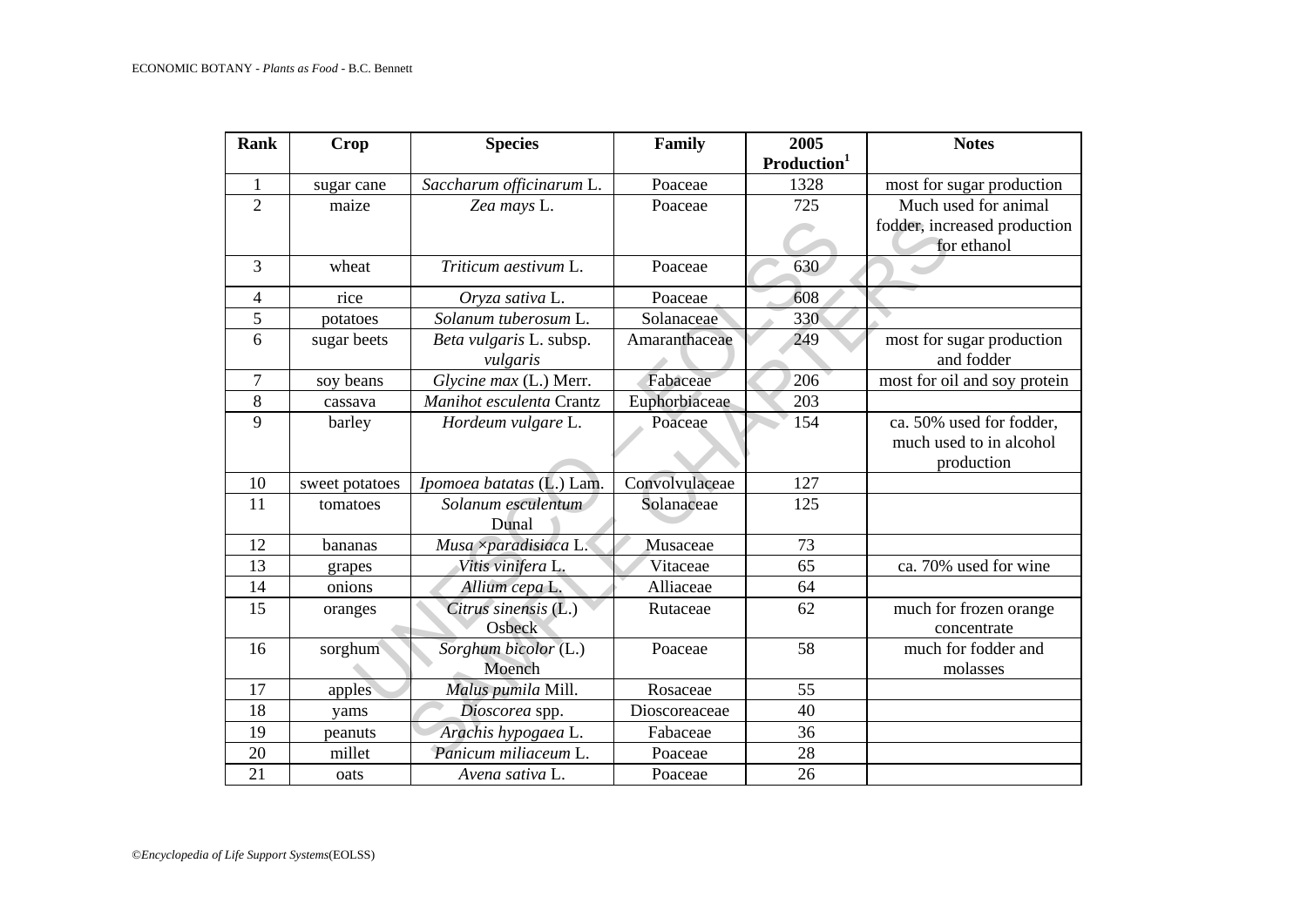| $\overline{18}$<br>23<br>Phaseolus vulgaris L.<br>common beans<br>Fabaceae<br>$24\,$<br>$18\,$<br>Secale cereale L.<br>Poaceae<br>rye<br>25<br>$17\,$<br>most for oil<br>Olea europaea L.<br>Oleaceae<br>olives<br>Table 1. Major food crops of the world and annual production values. | 22 | mangoes | Mangifera indica L. | Anacardiaceae | 25 |  |
|-----------------------------------------------------------------------------------------------------------------------------------------------------------------------------------------------------------------------------------------------------------------------------------------|----|---------|---------------------|---------------|----|--|
|                                                                                                                                                                                                                                                                                         |    |         |                     |               |    |  |
|                                                                                                                                                                                                                                                                                         |    |         |                     |               |    |  |
|                                                                                                                                                                                                                                                                                         |    |         |                     |               |    |  |
|                                                                                                                                                                                                                                                                                         |    |         |                     |               |    |  |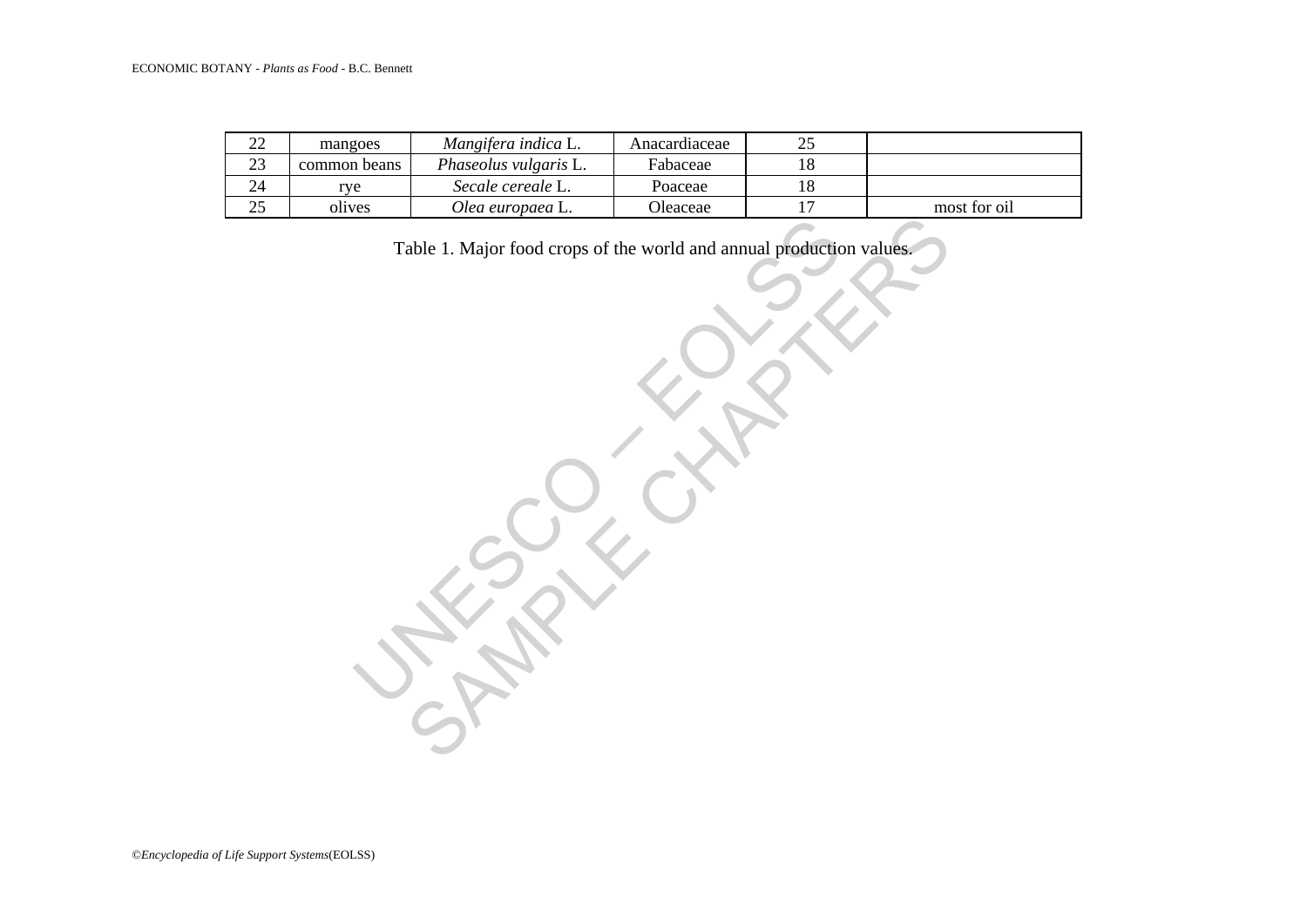Among the other top food 20 species are millet (*Panicum miliaceum*, Poaceae), oats (*Avena sativa*, Poaceae), mangoes (*Mangifera indica*, Anacardiaceae), common beans (*Phaseolus vulgaris*, Fabaceae), rye (*Secale cereale*, Poaceae), and olives (*Olea europaea*, Oleaceae). From a taxonomic perspective, Poaceae and Fabaceae are the most important plant families for humans. Rosaceae provides many edible fruits in the temperate zone. Anacardiaceae, Arecaceae, Myrtaceae, and Rutaceae are the tropical equivalents of Rosaceae. Tubers from Solanaceae, Dioscoreaceae, Araceae, and Euphorbiaceae provide staples for many cultures where members of Poaceae do not thrive. Many species of Apiaceae and Brassicaceae are major foods in temperate zones. Species of Cucurbitaceae are important in all regions. Appendix 1 provides a list of the major world food crops, providing common names, scientific name with author citation, family, and origin.

#### **3. Value of Foods**

Fraction Correction and Markov and Markov and Window Motion and Window modern cultures, plants provide the bulk of daily calories and ein. Growing archaeological evidence suggests that the diets of end as meat-oriented as **EXECUTE:**<br>
S[AM](https://www.eolss.net/ebooklib/sc_cart.aspx?File=E6-118-07)PLE CHAPTER,<br>
THE CHAPTER CHAPTER,<br>
THE CHAPTER CHAPTER,<br>
THE CHAPTER CHAPTER,<br>
THE CHAPTER CHAPTER,<br>
SAMPLE CHAPTER CHAPTER,<br>
THE CHAPTER CHAPTER,<br>
THE CHAPTER CHAPTER,<br>
THE CHAPTER CHAPTER,<br>
THE CHAPTER CH Why do humans eat? The obvious answer is to obtain nutrients and energy. For all but a few modern cultures, plants provide the bulk of daily calories and around 65% of the protein. Growing archaeological evidence suggests that the diets of Paleolithic people were not as meat-oriented as often portrayed. Plant foods probably represented 50% or more of their diets. While the nutritional and energetic requirements for growth, development, and homeostasis are primary reasons for consuming foods, they are not the only reasons. In many cultures, the distinction between food and medicine is obscure. Foods provide calories and nutrients, but they also contain many chemical compounds that can prevent or alleviate disease. Food has another significant value―foods and meals have important ritualistic and symbolic values. Along with language and religion, floodways are one of the defining elements of a culture.

TO ACCESS ALL THE **18 PAGES** OF THIS CHAPTER, Visit: http://www.eolss.net/Eolss-sampleAllChapter.aspx

#### **Bibliography**

- - -

Bennett, B.C., M.A. Baker and P. Gómez. (2002). Ethnobotany of the Shuar of eastern Ecuador. *Advances in Economic Botany* 14, 1-299. [A detailed analysis of nearly 600 species employed by the Shuar]

de Candolle, Alphonse 2006. [first published in English in 1882] *Origin of Cultivated Plants.* Kessinger Publishing, LLC, Whitefish, MT. [Classic examinantion of the origin of cultivated plants]

Etkin, N. L., ed. (1994). *Eating on the Wild Side: The Pharmacologic, Ecologic, and Social Implications of Using Noncultigens*. Tuscon, USA: University Arizona Press. [A classic text on the importance of non-domesticated food and medicinal plants]

Hawkes, J.G. (1990). The potato—evolution, biodiversity and genetic resources. London, UK: Belhaven Press. [A concise review of the origin, dispersal, reproductive biology, evolution, taxonomy,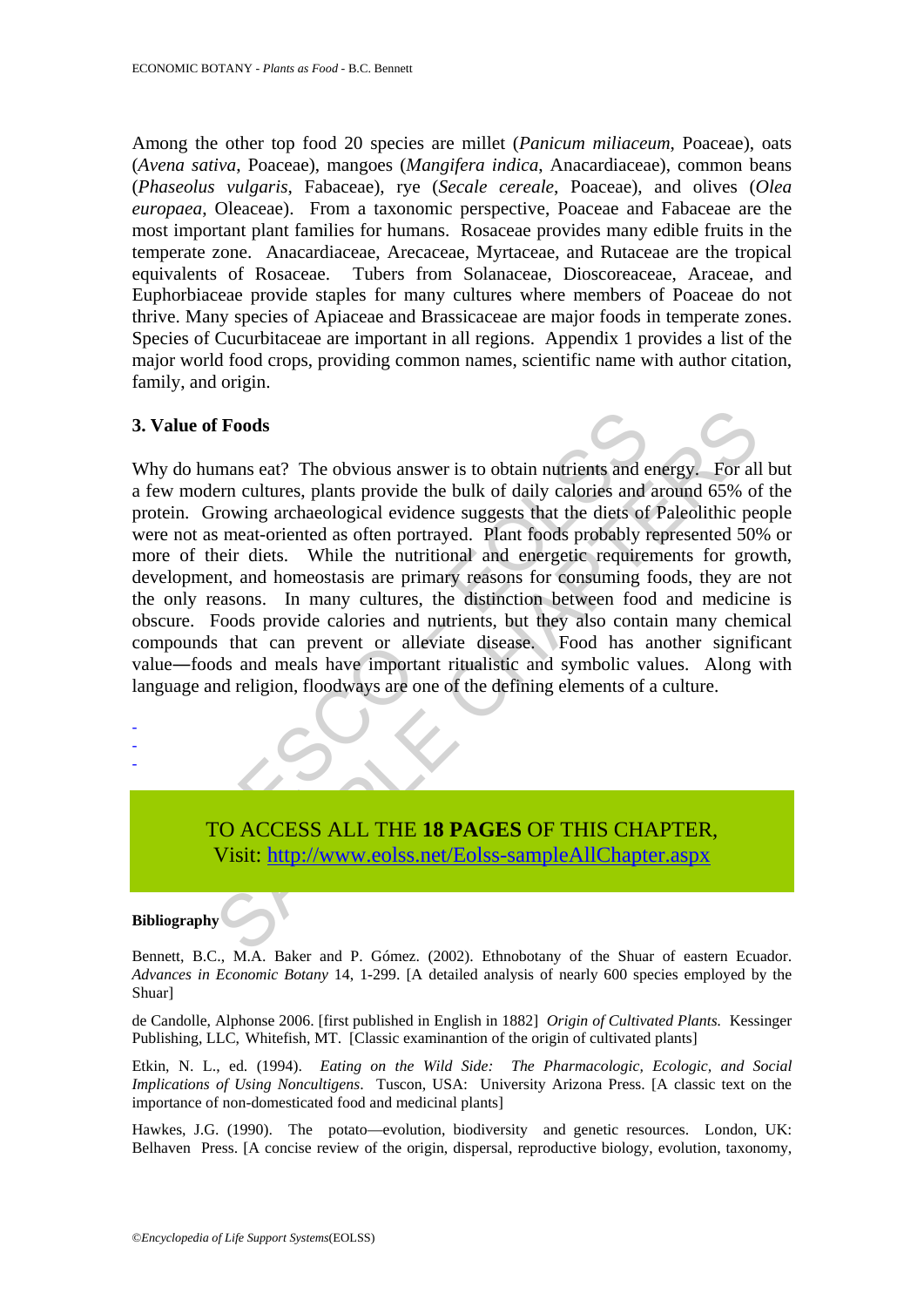genetic diversity of the potato.]

Heiser, C.B., Jr. (1973). *Seeds to civilization: The story of man's food*. San Francisco, USA: W.H. Freeman and Company. [A classic account of the domestication and its impact on humans]

Heiser, C.B., Jr. (1979). Origins of some cultivated New World Crops. *Annual Review of Ecology and Systematics* 10, 309-326. [Discussion of the origin of important New World cultivars including maize, beans, pumpkins, avocados, chili peppers, potatoes and other species.]

Heiser, C.B., Jr. (1985). *Of plants and People*. Norman, USA: University of Oklahoma Press. {An entertaining series of essays of the interactions between plants and people]

Johns, T. (1990). *With Bitter Herbs They Shall Eat It: Chemical Ecology and the Origins of Human Diet and Medicine*. Tuscon, USA: University Arizona Press. [Seminal text that creates a theoretical framework from the perspective of chemical ecology to examine the important cultivars, detoxication, and the human diet.]

Judd, W. S., C.C. Campbell, E.A. Kellogg, P.F. Stevens, and M. J. Donoghue. (2007). *Plant Systematics: A Phylogenetic Approach, 3rd edition*. Sunderland, USA: Sinauer Associates. [Leading plant systematics textbook]

Kaplan, L. (1981). What is the origin of the common bean? *Economic Botany* 35, 240-254. [Examines evidence for single locale for the domestication of Phaseolus vulgaris (Mexico or the Andes) and independent origin in both areas].

Leppik, E.E. (1971). Assumed gene centers of peanuts and soybeans. *Economic Botany* 25, 188-194. [Discusses theory for the origin of the peanut in mountainous regions of Argentina and the sy bean in tropical southern Asia]

Mabberley, D.J. (1997). *The Plant-Book: A Portable Dictionary of the Vascular Plants, 2nd Edition*. Cambridge, UK: Cambridge University Press. [An outstanding reference that provides basic information on plant genera and families]

*N. A. S., C.C. Campuent, L.A., Kennegy, 1.1.* Suevens, and *N. J. Donogutec,* (2003)<br>an, L. (1981). What is the origin of the common bean? *Economic Botany* 35<br>ook]<br>an, L. (1981). What is the origin of the common bean? *E* C.C. Camponei, *E.A.* Kenopg, P.F. Sevens, and wit. 3. Donognuc. (2007), *Funn system*<br>cic Approach, *3rd edition*. Sunderland, USA: Sinauer Associates. [Leading plant system<br>single locale for the domestication of Phaseol National Research Council. (1989). *Lost Crops of the Incas: Little-known Plants of the Andes for Worldwide Cultivation.* Washington, DC, USA: National Academy Press. [An major examination of less well know Andean domesticates]

Pickersgill, B. (1977). Taxonomy and the origin and evolution of cultivated plants in the New World. *Nature* 268, 591-595. [Examines taxonomy of New World cultivars, the role of weedy relatives in their evolution of domesticates, and the likelihood of multiple origins for several crops.]

Purseglove, J.W. (1968). *Tropical Cops—Dicotyledons*. London, UK: Longman Group, Ltd. [Classic and still authoritative reference on tropical dicot crops]

Purseglove, J.W. (1972). *Tropical Crops—Monocotyledons*. London, UK: Longman Group, Ltd. [Classic and still authoritative reference on tropical monocot crops]

Rick, C.M. (1978). The tomato. *Scientific American* 239, 77-97. [A review of the tomato including genetics and breeding].

Rosengarten, Jr., F. (1984). *The Book of Edible Nuts*. Mineola, USA: Dover Publications. [Botany, cultivation, and ecology, of major edible nuts.]

Schery, R.W. (1947). Manioc—A tropical staff of life. *Economic Botany* 1, 20-25. [Classic paper on this important tropical root crop.]

Simpson, B.B. and M. Conner-Ogorzaly. 2000. Economic Botany: Plants in our world. 3rd Edition. McGraw-Hill, New York. [Popular and widely used introductory economic botany text]

Smith, N. S.A. Mori, A. Henderson, D.W. Stevenson, and S.V. Heald, editors. (2004). *Flowering Plants of the Neotropics*. Princeton, USA: Princeton University Press. [Major reference on plant families of the Neotropics, following the Cronquist System]

Vavilov, N. 1992. [first published in English in 1951] *Origin and Geography of Cultivated Plants* (translated by Doris Love). 1992. Cambridge, UK: Cambridge University Press. [Classic work on the orgin of domesticated species that established the concept of centers of origin]